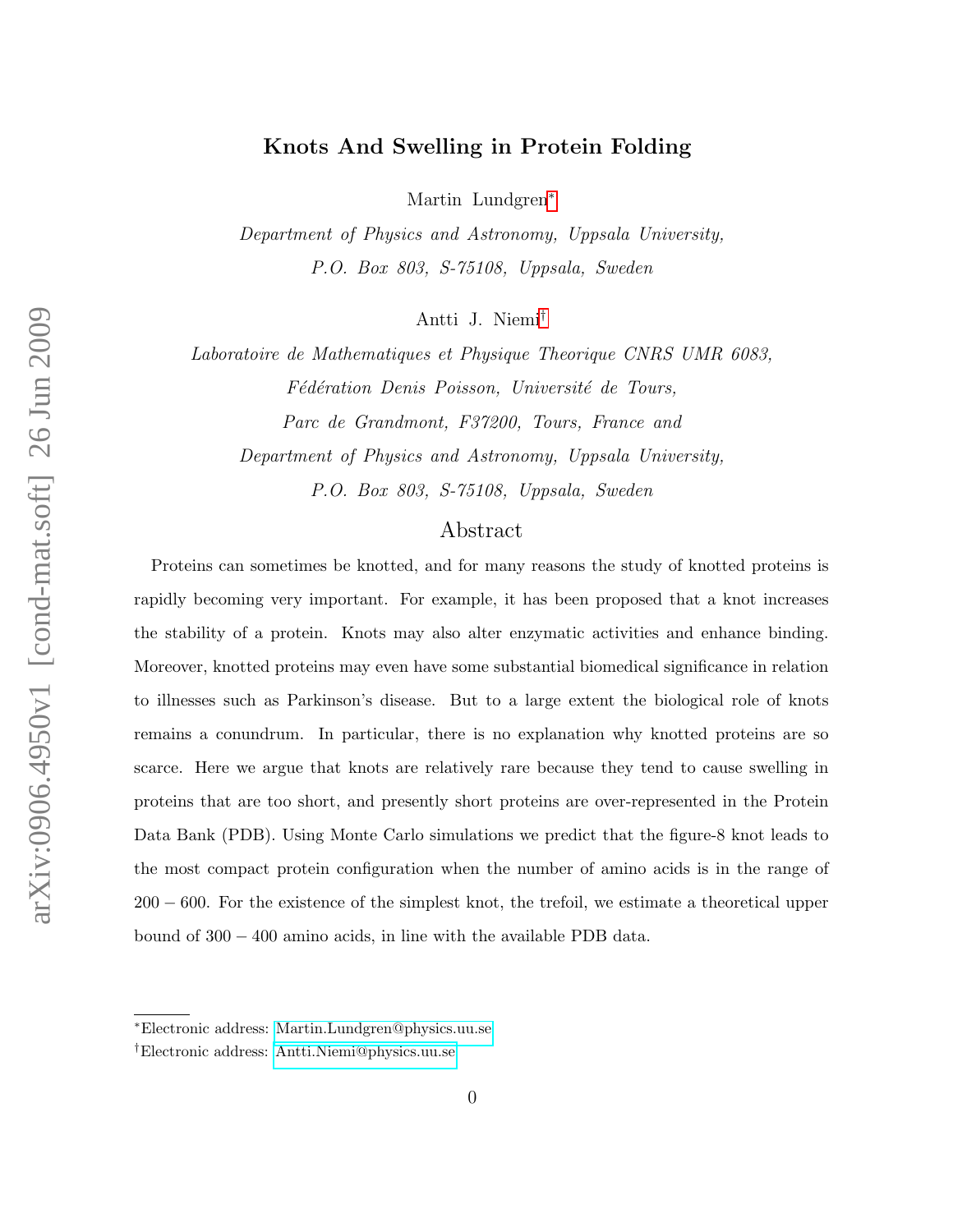### 1. INTRODUCTION

There are currently only some 300 known knotted proteins [\[1\]](#page-11-0)-[\[7\]](#page-11-1) that are listed in the Protein Data Bank PDB [\[8\]](#page-11-2). Furthermore, most of them correspond to the same protein but in a different species. Alternatively, they appear in multiple domain proteins, and often with the same knot repeated in each of the domains. When we only consider proteins in a single domain, there are no more than 17 different known knotted proteins [\[6\]](#page-11-3). With one single exception of a figure-8 knot, these are all trefoil knots with the value of central carbons N in the range of  $N \sim 82 - 380$ . Even though there are examples of other knots such as the twist-3 knot, these have only been found in multiple domain proteins [\[6\]](#page-11-3). In the present article our goal is to identify some universal characteristics of knotted proteins and to try and employ these to make predictions on the existence of knots. In particular, we look for explanations why knots are so rare in the PDB data.

Biologically active proteins are compact objects, and one might expect that compactness is in some (yet unknown) manner important for their function. Consequently we propose that a study of the relationship between knottedness and compactness could help to understand why knotted proteins are rare. Compactness can be measured by the Hausdorff dimension  $d_H$  of the protein backbone, that can be determined from the scaling properties of the radius of gyration  $R<sub>g</sub>$  [\[9\]](#page-11-4). In the limit where the number of central carbon atoms N becomes very large  $R_g$  obeys the scaling law

<span id="page-1-0"></span>
$$
R_g = \frac{1}{N+1} \sqrt{\frac{1}{2} \sum_{i,j} (\mathbf{r}_i - \mathbf{r}_j)^2} \propto L \cdot N^{1/d_H}
$$
 (1.1)

with  $\mathbf{r}_i$  (i = 1, 2, ..., N) the space coordinates of the central carbons. Here L is a dimensionfull swelling factor that sets the scale for the size of the protein, and the inverse Hausdorff dimension  $\nu = 1/d_H$  is called the compactness index. The swelling factor L is not a universal quantity. But  $\nu$  is universal: Different values of  $\nu$  characterize different universality classes (phases) of proteins. Biologically active proteins that have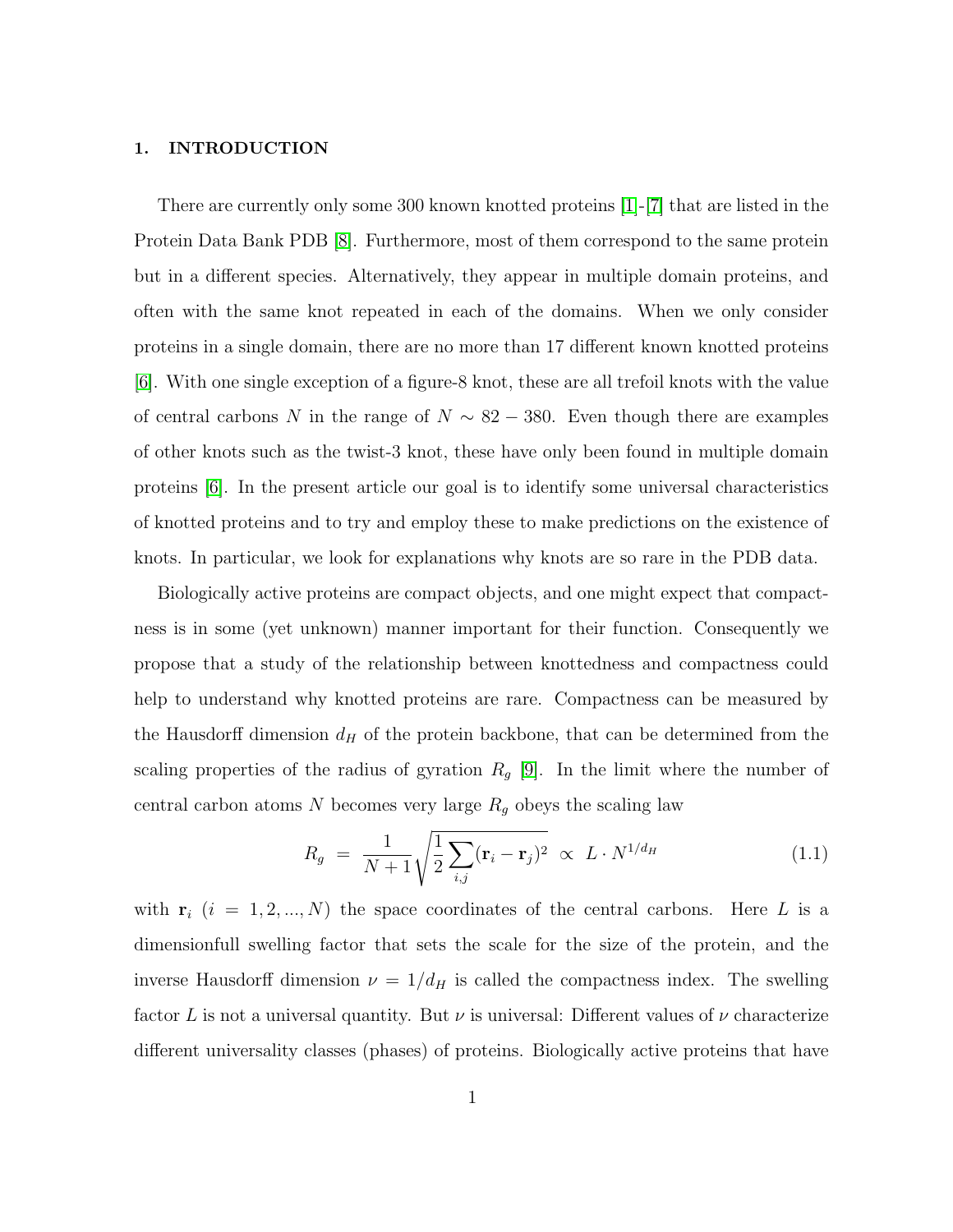

FIG. 1: Least square linear fit of radius of gyration  $R_g$  versus N for the 15 single domain knotted proteins in PDB, as described in the text.

N in the range of  $100 \le N \le 1.000$  obey the scaling law  $(1.1)$  with  $\nu \approx 0.378$  [\[10\]](#page-11-5). This is very close to the value  $\nu = 1/3$  that determines the universality class of fully collapsed protein (solid matter), the difference is presumably due to some yet to be understood finite scaling effects [\[11\]](#page-12-0).

## 2. ANALYSIS OF PDB DATA

In Figure 1 we display the radius of gyration for the 17 known single domain knotted proteins that are presently listed in PDB, versus the number of their central carbons N. When we perform a least square linear fit to this data we find that the result is distorted by the shortest known knotted protein, the **2efv** for which  $N=82$  [\[8\]](#page-11-2). In order to have a meaningful fit we proceed by leaving out 2efv. We also leave out 1ztu since it is (the only known) figure-8 protein.

We are then left with the 15 trefoil proteins presently in PDB, and for these N is in the range of  $N \in [147, 380]$ . For these trefoils we obtain the following least square linear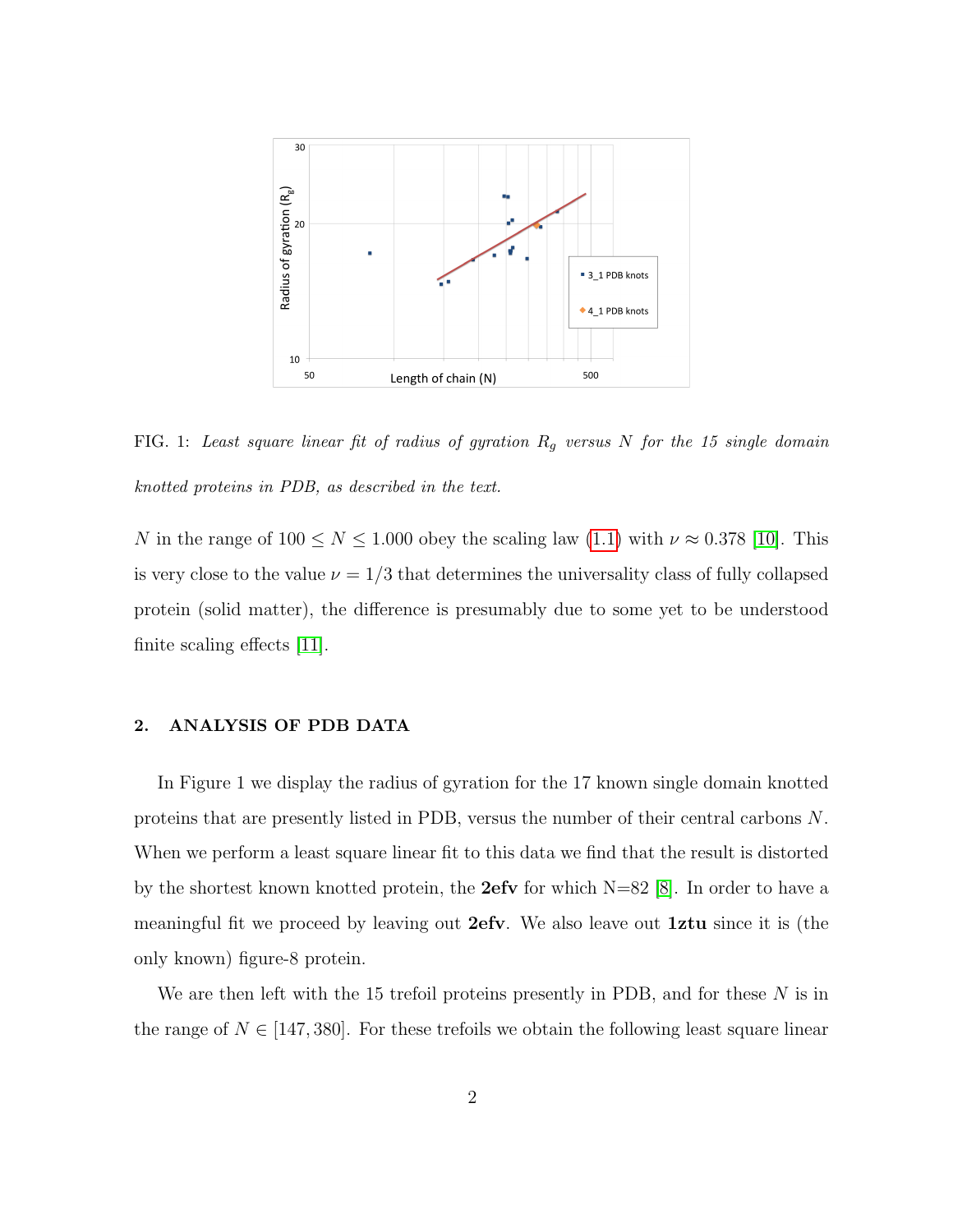fit for the radius of gyration,

<span id="page-3-0"></span>
$$
R_g^{trefoil} \sim L \cdot N^{\nu} \sim (2.499 \pm 0.661) \cdot N^{0.361 \pm 0.120}
$$
 (2.1)

We wish to compare this to the least square linear fit of  $R<sub>g</sub>$  to all proteins presently in PDB. However, in order to ensure compatibility with [\(2.1\)](#page-3-0), we choose only those proteins for which  $N > 125$ . For these we get

<span id="page-3-1"></span>
$$
R_g^{all} \sim L \cdot N^{\nu} \sim (2.142 \pm 0.03) \cdot N^{0.387 \pm 0.003}
$$
 (2.2)

but we note that if we include *all* proteins in PDB we obtain the estimate

$$
R_g^{all} \sim L \cdot N^{\nu} \sim (2.254 \pm 0.021) \cdot N^{0.378 \pm 0.002}
$$

Despite slight differences in the numerical values which is due to finite scaling effects, these two fits for  $R_g^{all}$  are very close to each other over the range of interest  $N \in [125, 400]$ . In our analysis we shall use both of them, and in this way we hope to control finite scaling corrections that are due to proteins with small values of N.

Since the quality of data that underlies [\(2.1\)](#page-3-0) is poor, one should be careful in drawing conclusions and with this in our mind we observe the following:

Unknotted proteins have a clearly smaller value of  $L$  than trefoils. Thus for small N the unknotted proteins have a tendency to be more compact (smaller) than trefoil proteins. When size matters this could explain why there are so few trefoils for small values of N in the PDB data: The trefoil knot causes increased swelling in small proteins.

But when N grows, the swelling caused by the trefoil knot starts to diminish. When N reaches a value  $N_c \approx 400 - 500$  *i.e.* close to the upper bound  $N = 400$  of our range, comparison between [\(2.1\)](#page-3-0) and [\(2.2\)](#page-3-1) predicts that the trefoil proteins become equally compact than the unknotted ones. (The exact value of  $N_c$  varies slightly depending on how we account for the finite scaling effects due to short proteins.) For  $N > N_c \approx$ 400 − 500 our data for trefoil proteins is unreliable. But if the tendency continues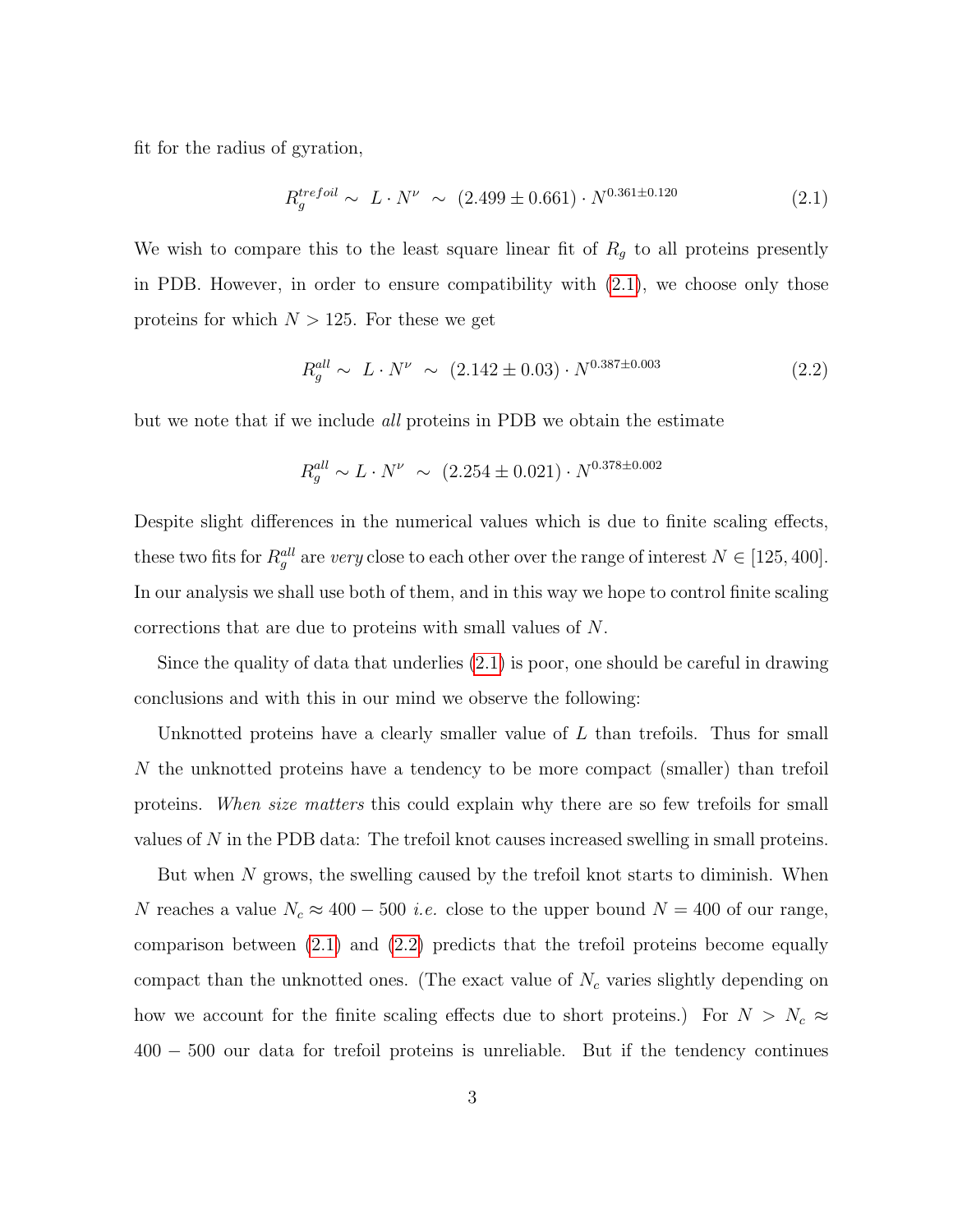

FIG. 2: Probability distributions of the generalized gamma form  $p(N) \propto N^a \exp(-bN^c)$ , fitted to the number density of all proteins (red line) and single domain trefoil proteins (blue line); The latter are displayed in Figure 1.

there should be a range of values  $N$  above  $N_c$  where the presence of a trefoil improves compactness over proteins without knots. In this range we expect that the relative number of trefoil proteins increases.

Note that asymptotically, for very large values of  $N$ , the scaling law  $(1.1)$  should be insensitive to the presence of a single localized knot.

In order to verify the reasonableness of the previous conclusion and in particular whether there are additional reasons, we consider Figure 2 where we display the (probability) density function for the number of proteins in PDB as a function of the length N, both for all proteins and for the single domain trefoil proteins. For all proteins the probability density peaks at around  $N = 90$  while for trefoil proteins the peak is near  $N = 250$  where the total number of resolved protein structures in PDB is already relatively small. In particular, we observe that there are relatively few resolved protein structures with N larger than  $N_c \approx 400 - 500$  where our estimates predict that trefoil proteins might become less swollen than unknotted ones. Consequently the small number of trefoil knots could be partly due to the scarcity of data in PDB. This is in line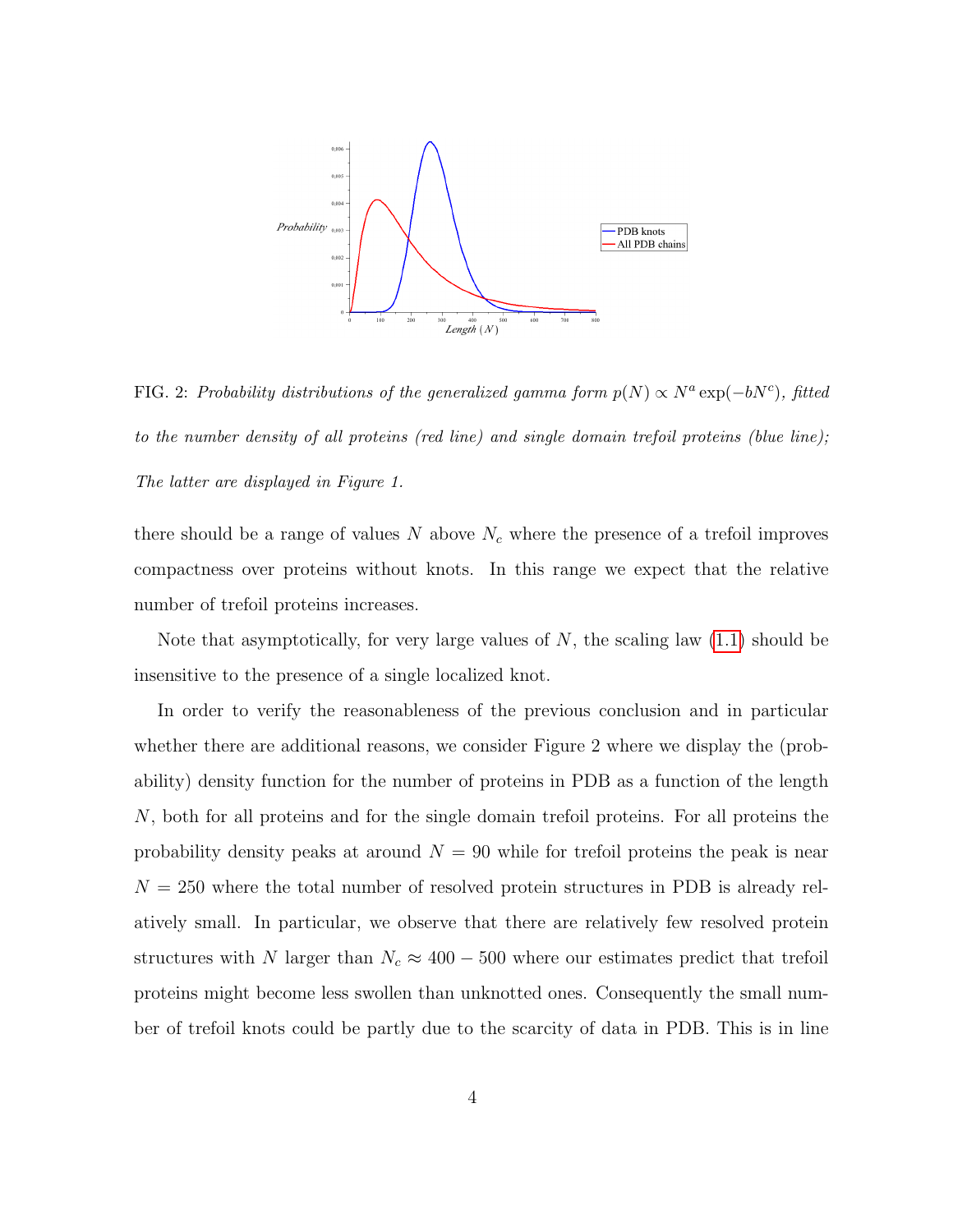with our observation on the behaviour of  $(2.1)$ ,  $(2.2)$  for  $N > 400$ .

In addition, since the probability density of trefoils is sharply peaked within the range  $N \approx 150-400$  a partial explanation could also be that there is some yet unknown reason why proteins with trefoil knots prefer these values of central carbons.

### 3. THEORETICAL ESTIMATES

In order to better understand the effect of knots on protein swelling, and in particular to clarify whether the presence of trefoil knots tends to decrease or increase the compactness of proteins when  $N > 400$  we have theoretically investigated how different knots influence the radius of gyration of native state proteins when  $N$  is within the range  $125 \leq N \leq 800$ . For this we have employed the Landau-Ginsburg model of protein folding that we have described in [\[10\]](#page-11-5). Since the model provides a good description of the universal aspects of protein folding in particular for the mostly- $\alpha$  and  $\alpha/\beta$  family of proteins that have been found to support knots [\[6\]](#page-11-3), we expect it to have good predictive power on the effects of knots on protein swelling.

We have performed extensive Monte Carlo simulations with two different sets of knotted proteins. We summarize the results in Table 1. The *first set* consists of chains that have either one, three or five distinct trefoil knots along the backbone. The second set consists of chains where the proteins have either the trefoil knot  $(3<sub>1</sub>)$ , the figure-8 knot  $(4_1)$ , or the twist-3 knot  $(5_2)$  along their backbone. The simulations have been performed by selecting up to 10 different values of  $N$  in the ranges dispalyed in Table 1, with the exact values depending on the knot complexity (see Table 1), and then performing around 80 independent runs at each of these value N to compute the radius of gyration; See Figure 3. The initial configuration is a (relatively tight) knot located deep inside the protein structure. In each of the cases we find that the least square linear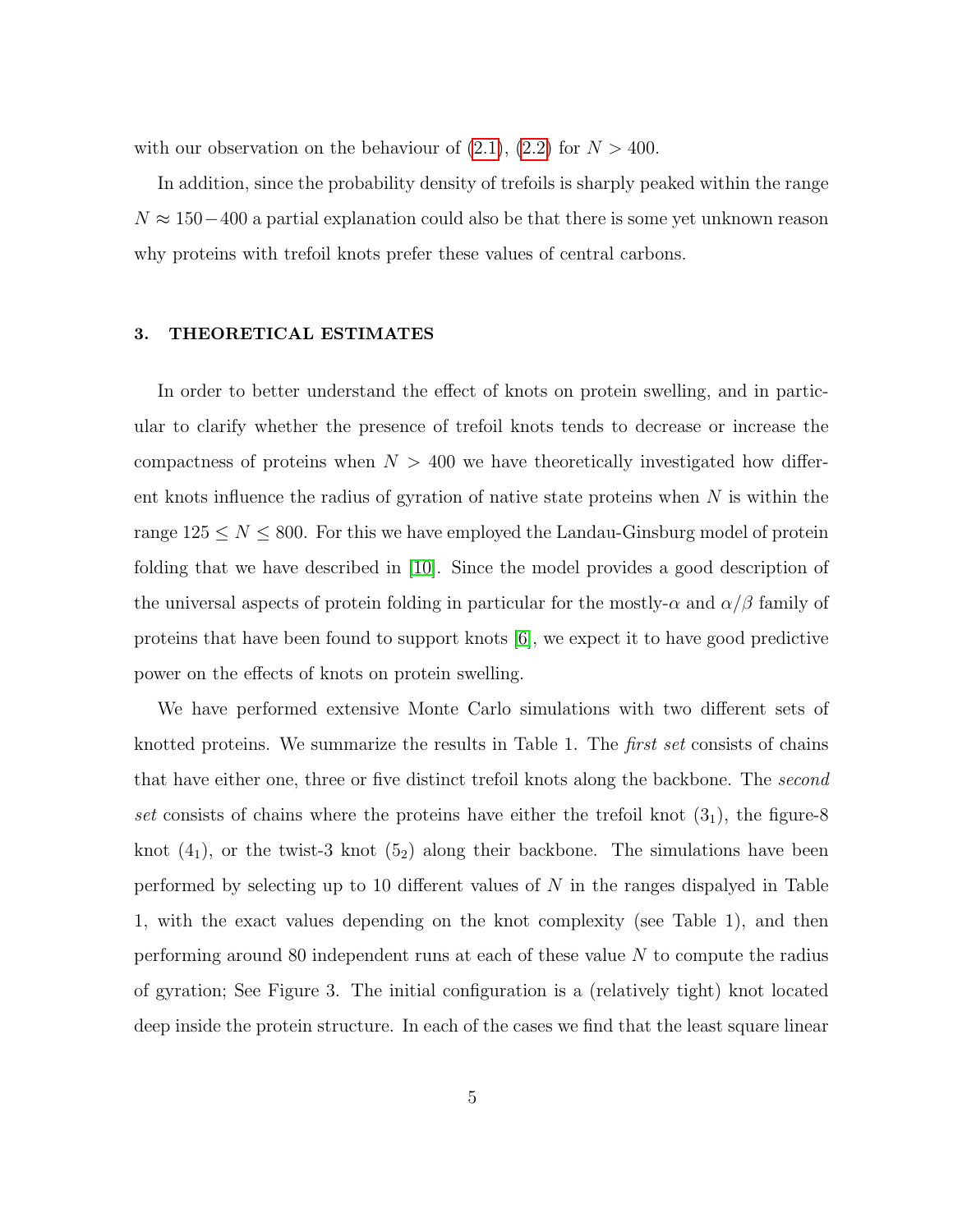

FIG. 3: Least square linear fits of  $R_g$  for the trefoil  $(3_1)$ , figure-8  $(4_1)$  and twist-3  $(5_2)$  proteins.

fit of [\(1.1\)](#page-1-0) provides an excellent match for the data, we have not been able to identify any kind of systematic nonlinear corrections. But in order to eliminate the influence of finite scaling effects that are due to short unknotted backbones, following [\(2.1\)](#page-3-0), [\(2.2\)](#page-3-1) we compare the knotted proteins to unknotted ones using a set of different ranges of values N for the latter. These are given in Table 2.

We observe from Table 2 that the small  $N$  finite scaling corrections tend to systematically decrease the value of L and increase the value of  $\nu$ . Already for the range  $250 < N < 1.000$  we find that  $\nu$  is very close to its theoretical value  $\nu = 1/3$  corresponding to totally collapsed proteins.

In the case of the *first set* we compare the unknotted proteins with proteins that have either one, three or five trefoil knots along their backbone.

For proteins with a single trefoil  $(3<sub>1</sub>)$ , we find that there is a tendency for long trefoil proteins to be more swollen than the unknotted ones. We estimate that a transition occurs at around  $N_c \approx 300$ , and for  $N < N_c$  our simulations predict that trefoils are (slightly) more compact than unknots. Since we estimate that there is a minimum length of about 50-70 central carbons for a trefoil knot to form, our simulations suggest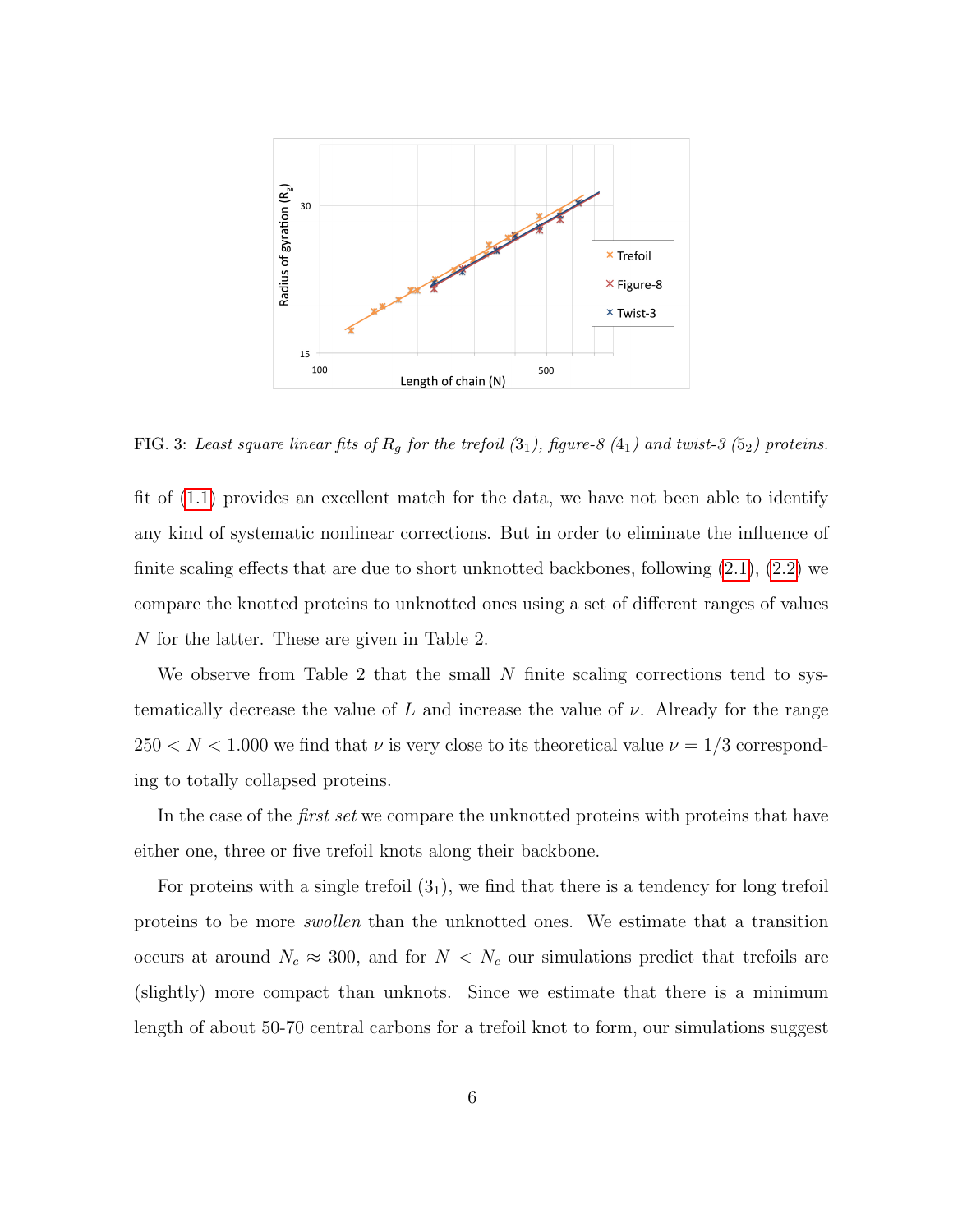| $ \text{knot type} $ $L$                                           | $\nu$ | $\Delta L$                         |  | $\Delta \nu$   $N_{knot}$   $N_{range}$                                       |
|--------------------------------------------------------------------|-------|------------------------------------|--|-------------------------------------------------------------------------------|
| single $3_1  2.719 0.378  \pm 0.072   \pm 0.013   50-70   125-550$ |       |                                    |  |                                                                               |
| three $3_1$   2.552   0.395   $\pm$ 0.109   $\pm$ 0.019            |       |                                    |  | 225-550                                                                       |
| five $31$                                                          |       | $2.500 0.403 \pm 0.167 \pm 0.027 $ |  | 350-800                                                                       |
| 4 <sub>1</sub>                                                     |       |                                    |  | $2.729 \mid 0.373 \mid \pm 0.109 \mid \pm 0.018 \mid 70 - 100 \mid 225 - 625$ |
| 5 <sub>2</sub>                                                     |       |                                    |  | $2.764 0.372 \pm 0.084 \pm 0.014 90-110 225-625 $                             |

TABLE I: Swelling factor L and compactness index  $\nu$ , with corresponding standard errors  $\Delta L$ and  $\Delta \nu$  and an estimate for the average length of knots in the number of central carbons  $N_{knot}$ , for different knot types simulated using the model described in [\[10\]](#page-11-5). The last column gives the range of values of N for which the simulations have been performed. The lower bound is selected to accomodate a deep knot.

that deep trefoil knots should predominantly be present for values  $N \approx 100 - 300$ . This conclusion is in line with the PDB data in Figure 1 over its range of validity, and consistent with the probability density displayed in Figure 2.

We find that the presence of several trefoils along the backbone clearly *increases* swelling for all values of N we have studied. Consequently our simulations suggest that these configurations should be very rare. Indeed, in PDB data multiple trefoil knots have until now only been observed in multiple domain proteins, with only a single knot in the independent domains.

In the case of our *second set* we compare the unknotted proteins to proteins with two more complex knots, the figure-8  $(4<sub>1</sub>)$  knot and the twist-3  $(5<sub>2</sub>)$  knot along the protein backbone.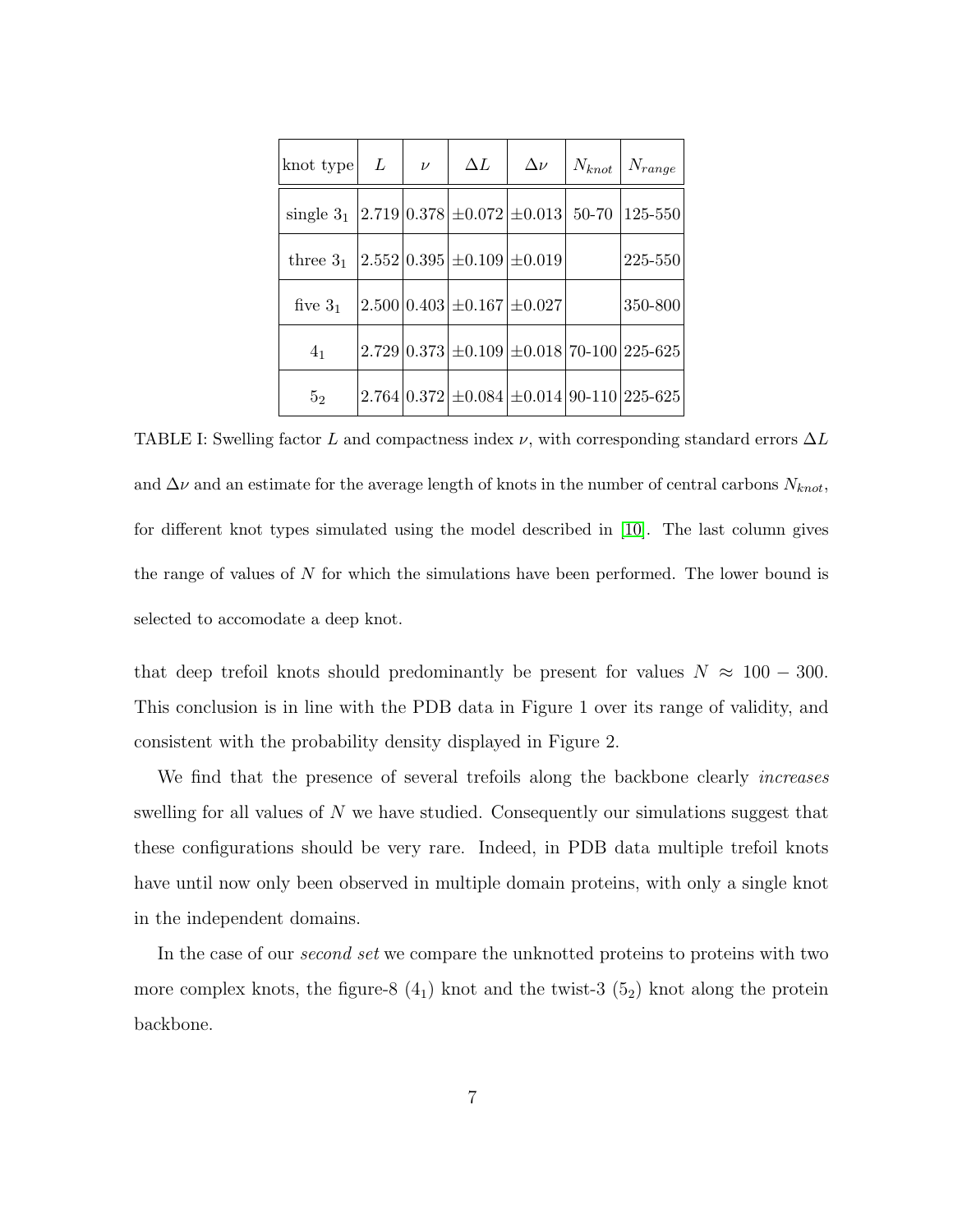| range of $N$                                                                           | L | $\nu$ | $\Delta L$ | $\Delta \nu$ |
|----------------------------------------------------------------------------------------|---|-------|------------|--------------|
| $75 < N < 1.000$ $\left  2.656 \right  0.379 \left  \pm 0.049 \right  \pm 0.008$       |   |       |            |              |
| $125 < N < 1.000   3.103   0.353   \pm 0.079   \pm 0.013$                              |   |       |            |              |
| $\left 175 < N < 1.000\right 3.411\left 0.338\right  \pm 0.093\left  \pm 0.015\right $ |   |       |            |              |
| $\vert 250 < N < 1.000 \vert 3.522 \vert 0.333 \vert \pm 0.128 \vert \pm 0.02$         |   |       |            |              |

TABLE II: Least square linear fits for L and  $\nu$  with standard errors  $\Delta L$  and  $\Delta \nu$ , computed for unknotted proteins with varying range for N.

For the figure-8 knot in our range of  $N$  we find that the ensuing proteins are slighty *more compact* than the unknotted ones. We find an upper bound  $N_c \approx 600$  beyond which the figure-8 proteins start to become more swollen than the unknotted ones. Since we estimate that the lower length of a figure-8 knot is close to 100 central carbons, we propose that these knots should be present in PDB data as deep knots, predominantly with N in the range between 150 and 600. Thus far only one has been found,  $1ztu$ with  $N = 320$  [\[6\]](#page-11-3). But as visible in Figure 2 there are also relatively very few protein structures that have been resolved within this range of N.

In the case of the twist-3 knot, we find that proteins with this knot are slightly more swollen than the figure-8 knots. But they appear more compact than unknots at least until N reaches a value  $N_c \approx 500$  beyond which they appear to swell more than unknots. Furthermore, our estimates suggest that there is a lower bound at around  $N \approx 300$  below which these protein knots begin to be more swollen than unknots. However, this estimate is to some extent plagued by finite scaling effects due to the presence of short unknotted proteins in the analysis. We note that the two known  $5<sub>2</sub>$  knots [\[5\]](#page-11-6) appear in multiple domain proteins, one (1xd3) in a domain with  $N = 228$  and the other (2et1) in a domain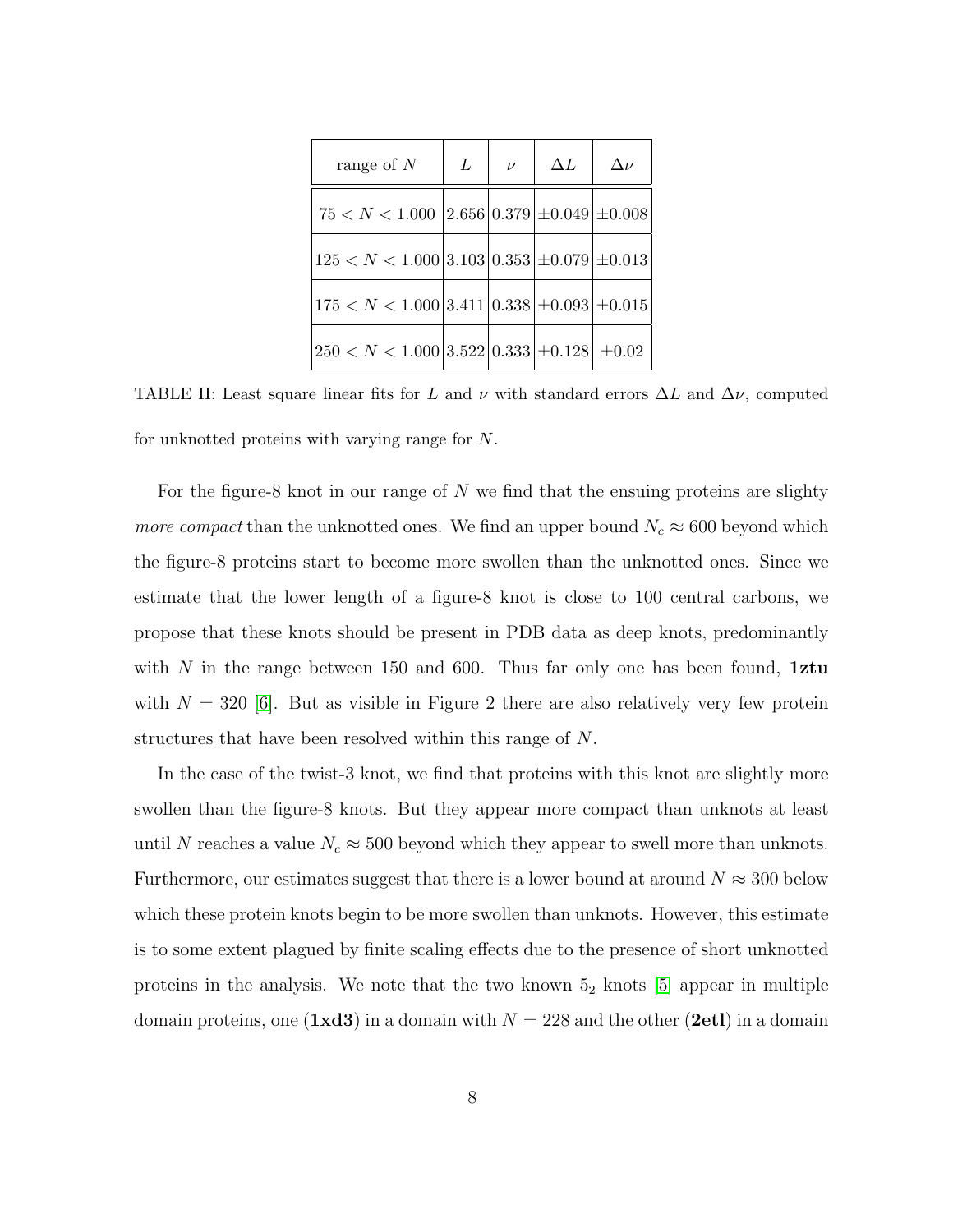with  $N = 223$  central carbons.

Finally, in the theoretically important  $N \to \infty$  limit the effect of a (localized) knot to the scaling law [\(1.1\)](#page-1-0) must vanish: Thus the presence of a knot leads to an intricate non-linear finite scaling effect that remains to be understood in detail.

# 4. CONCLUSIONS

In summary, knots are examples of topologically nontrivial structures in proteins with potentially very high biomedical relevance. However, until now knots have been identified in only relatively few single domain proteins. In order to understand the reason we have analysed the data in PDB to conclude, that in the case of short proteins the (trefoil) knots have a tendency to increase the swelling of the folded protein backbone. But when the backbone length increases, the swelling due to trefoil seems to decrease and from the PDB data we estimate that for backbones with  $N \approx 400 - 500$  central carbons the swelling due to the trefoil disappears. The reason why knots are so rare in PDB data would then be partially explained by the fact that until now the structure of only relatively short proteins have been reliably resolved.

But in addition, it could be that for some reason trefoil knots only appear for  $N \approx$ 100−400. In order to resolve this and clarify what effect knots have on protein swelling, we have performed extensive Monte-Carlo simulations using a Landau-Ginsburg model of protein folding. We find that for trefoil knots the swelling is minimal when  $N$  is within the range of  $100 - 300$ . But in contrast to the interpolated PDB data, beyond  $N_c \approx 300$  we predict that trefoils tend to increase swelling. This prediction is consistent with Figure 2 that shows a clear peak of trefoils near  $N \approx 250$ . In the case of multiple trefoil knots, we find increased swelling in all cases and consequently these configurations should remain quite rare unless the protein chains become much longer.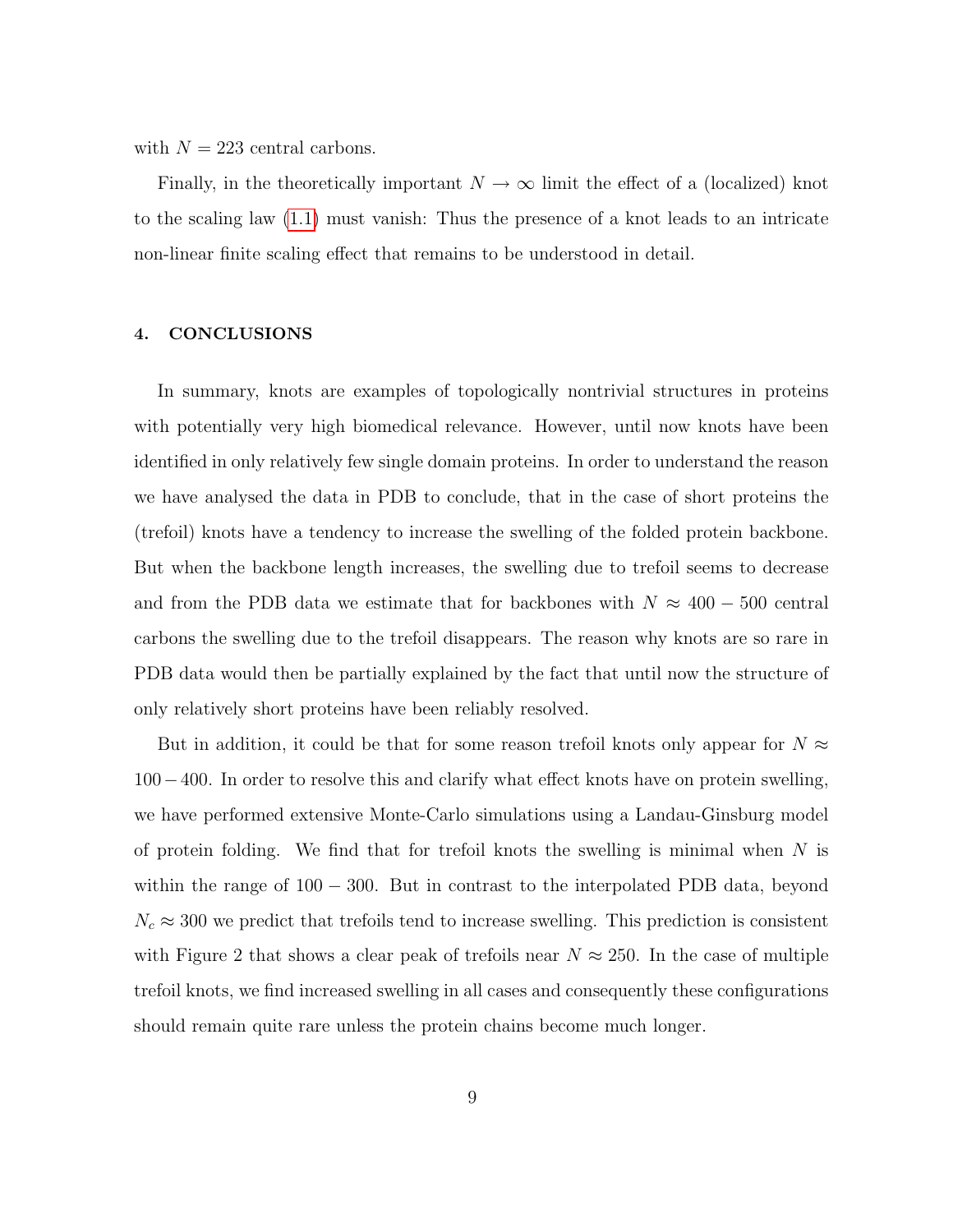But when we increase the knot complexity, we find that it leads to an improved compactness for a range of values of  $N$ . We note that by using a very different method, the authors of [\[12\]](#page-12-1) arrived at a very similar conclusion. The effect appears to be most profound for figure-8 knot for which we predict an eventual relative increase in their number in PDB data as long as N is less than  $\sim$  600 but large enough to support a deep knot. For twist-3 we predict an eventual relative increase in their number in PDB data, until N reaches a value  $\sim$  500. However, since the twist-3 appears to be (slightly) more swollen than figure-8, it should remain more rare. Since the numerical differences in swelling that are revealed in our simulations are quite smal andl our conclusions are based more on tendencies than clear numerical differences, the effects of various biological and evolutionary factors may eventually turn out to be more dominant than swelling. More exhaustive numerical simulations that in particular take into account the detailed amino acid structures of the proteins are thus needed before more detailed predictions on swelling can be made. Furthermore, it remains a theoretical challenge to understand the universal structure of finite scaling corrections to the radius of gyration in the case of collapsed protein chains.

### 5. ACKNOWLEDGEMENTS

Our research is supported by grant from the Swedish Research Council (VR). We both thank U. Danielsson for many discussions during this work, and for commenting the manuscript. A.J.N. thanks M. Kardar and in particular P. Virnau for communications, and M. Luescher for a discussion. A.J.N. thanks CERN for hospitality during this work.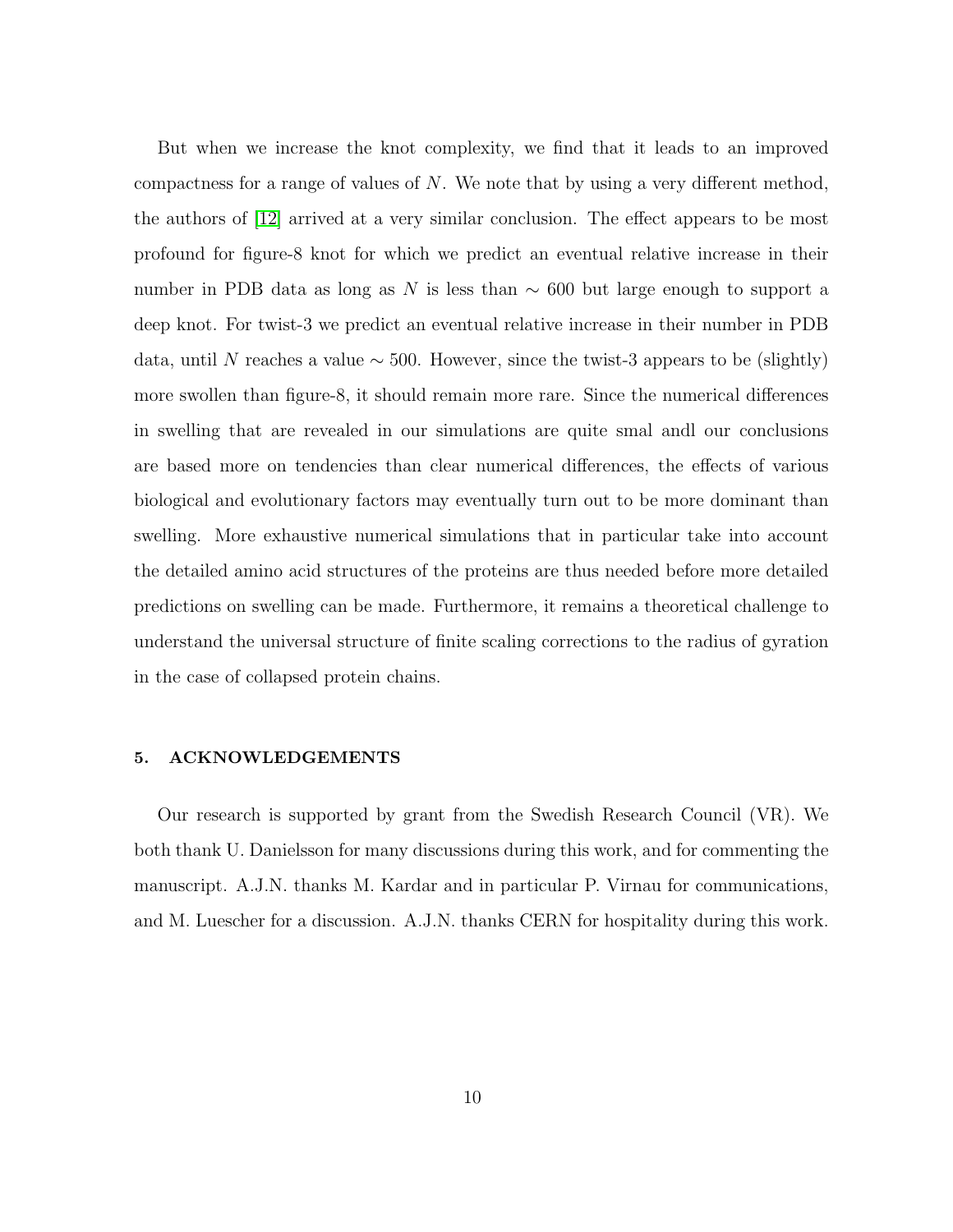- <span id="page-11-0"></span>[1] Mansfield, M.L., Are there knots in proteins? Nature Structural and Molecular Biology 1 (1994) 213-214
- [2] Taylor, W.R., A deeply knotted protein structure and how it might fold, Nature 406 (2000) 916-919
- [3] Taylor, W.R. and Lin, K., Protein knots: A tangled problem, Nature 421 (2003) 25-25
- [4] Taylor, W.R. Protein knots and fold complexity: Some new twists, Computational Biology and Chemistry 31 (2007) 151-162
- <span id="page-11-6"></span>[5] Virnau, P., Mirny, L.A., Kardar, M., Intricate knots in proteins, PLoS Computational Biology 2 (2006) 1074-1079
- <span id="page-11-3"></span>[6] Kolesov, G., Virnau, P., Kardar, M., Mirny, L.A., Protein knot server: detection of knots in protein structure, Nucleic Acids Research 35 (2007) W425-8; <http://knots.mit.edu>
- <span id="page-11-1"></span>[7] Das, C. et.al., Structural basis for conformational plasticity of the Parkinson's diseaseassociated ubiquitin hydrolace UCH-L1, Proceedings of the National Academy of Sciences (USA) 103 (2006) 4675-4680
- <span id="page-11-4"></span><span id="page-11-2"></span>[8] Protein Data Bank <http://www.pdb.org>
- [9] Huang, K., Lectures On Statistical Physics And Protein Folding; World Scientific Publishing Co. Pte. Ltd. Singapore (2005)
- <span id="page-11-5"></span>[10] Danielsson, U.H., Lundgren, M. and Niemi, A.J., A phenomenological model of protein folding, e-print [arXiv:0902.2920v](http://arxiv.org/abs/0902.2920)1 [cond-mat.stat-mech]